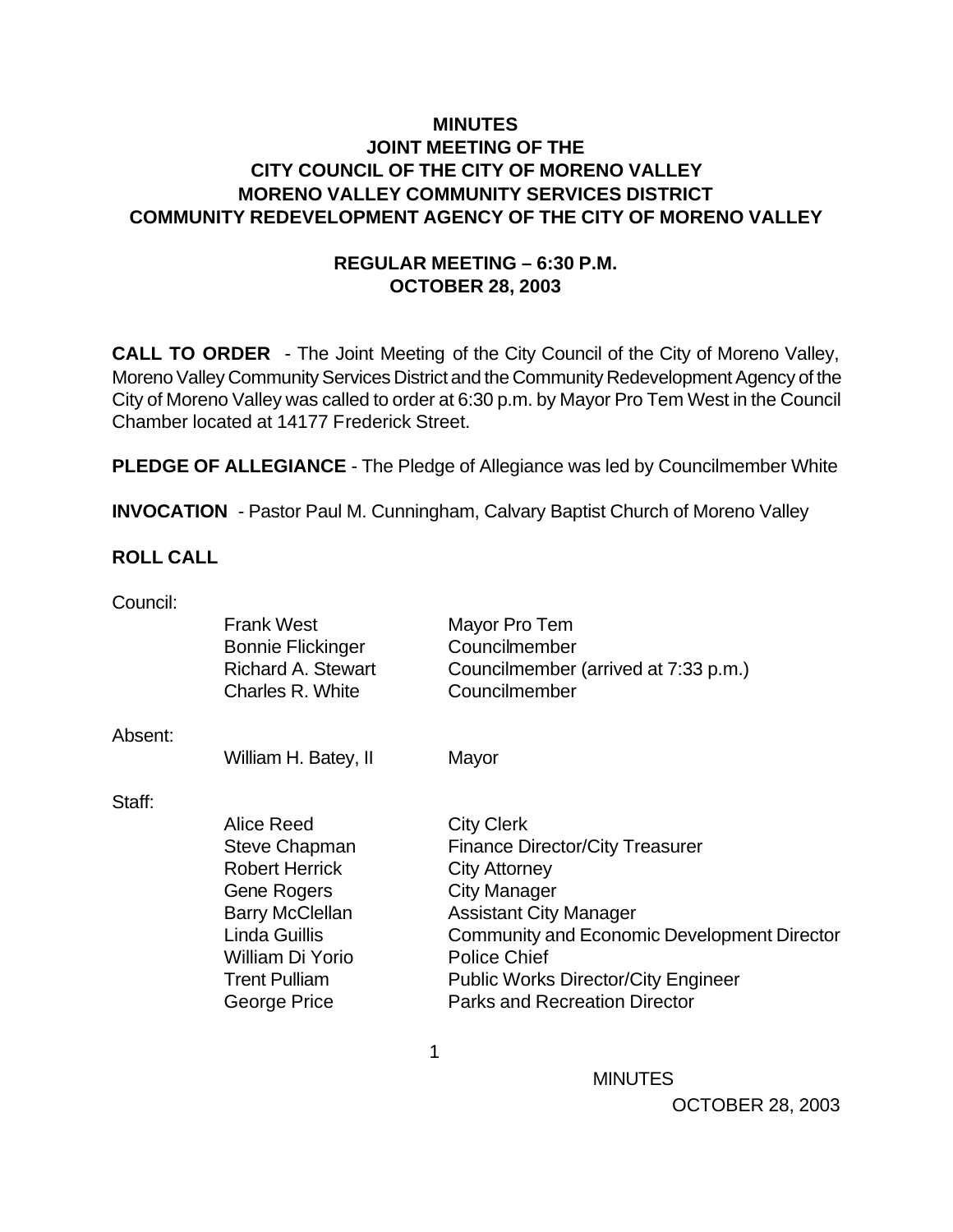# **JOINT CONSENT CALENDARS (SECTIONS A-C) OF THE CITY COUNCIL OF THE CITY OF MORENO VALLEY, MORENO VALLEY COMMUNITY SERVICES DISTRICT, AND COMMUNITY REDEVELOPMENT AGENCY OF THE CITY OF MORENO VALLEY**

Mayor Pro Tem West opened the agenda items for the Consent Calendars for public comments; there being none, public comments were closed.

Councilmember White made a motion, seconded by Councilmember Flickinger to approve the Consent Calendars in their entireties, except for Item A10 which was pulled for separate discussion/action. Motion carried 3-0-2, Batey and Stewart absent. Roll call vote.

## **A. CONSENT CALENDAR** - **CITY COUNCIL**

- A1. ORDINANCES FIRST READING BY TITLE ONLY Waived reading of all Ordinance Introductions and read by title only.
- A2. MINUTES SPECIAL MEETING/CLOSED SESSION OF OCTOBER 7, 2003 Approved as submitted.
- A3. MINUTES REGULAR MEETING OF OCTOBER 14, 2003 Approved as submitted.
- A4. WARRANT REPORT Adopted Resolution No. 2003-78, approving the Warrant Report, dated September, 2003 in the total amount of \$9,586,287.78.

Resolution No. 2003-78

A Resolution of the City Council of the City of Moreno Valley, California, Approving the Warrant Report Dated September 30, 2003.

A5. AUTHORIZATION TO AWARD THE CONSTRUCTION CONTRACT FOR THE FISCAL YEAR 2002/2003 ANNUAL SLURRY SEAL PROGRAM PROJECT, PROJECT NO. 02-12584830 Awarded the construction contract for the Fiscal Year 2002/2003 Annual Slurry Seal Program to Bond Black Top, Inc., 1147 Atlantic Street, Union City, CA 94587, the lowest responsible bidder; authorized the Mayor to execute a contract with Bond Black Top, Inc.; and authorized the issuance of a Purchase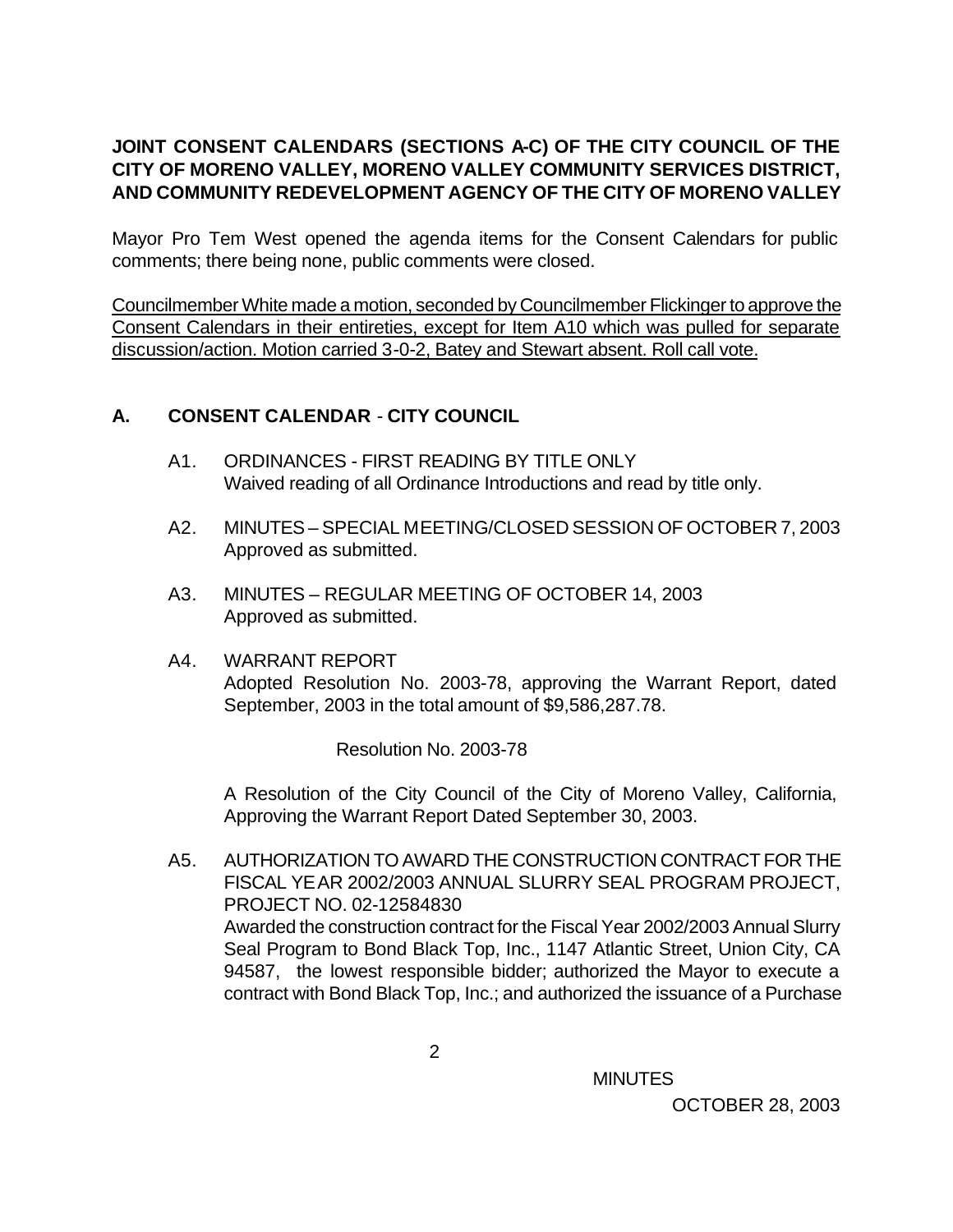Order in the amount of \$1,262,874.69 (the bid amount plus 10% contingency) when the contract has been signed by all parties.

- A6. ACCEPTANCE OF OFFICE OF TRAFFIC SAFETY (OTS) GRANT FUNDING, "CALIFORNIA SEAT BELT COMPLIANCE CAMPAIGN" Accepted the OTS Grant in the amount of \$14,377.00 entitled "California Seat Belt Compliance Campaign". This will allow the MVPD to provide directed enforcement during the statewide campaign. This campaign will coincide with the Thanksgiving Holiday period this year and will be related to seat belt and child safety seat usage.
- A7. FINAL MAP 23455 REDUCE FAITHFUL PERFORMANCE BOND AND ADOPT RESOLUTION NO. 2003-79, A RESOLUTION OF THE CITY COUNCIL OF THE CITY OF MORENO VALLEY AUTHORIZING ACCEPTANCE OF THE PUBLIC RIGHT-OF-WAY IMPROVEMENTS AS COMPLETE AND ACCEPTING PETE DYE STREET AND JOHN F. KENNEDY DRIVE INTO THE CITY MAINTAINED STREET SYSTEM (KB HOME GREATER LOS ANGELES INC.)

Approved an 80% reduction to the Faithful Performance Bond for Final Map 23455; authorized the City Engineer to reduce the Faithful Performance Bond by 80%; and adopted Resolution No. 2003-79 authorizing acceptance of the public right-of-way improvements for Final Map as complete and accepting Pete Dye Street and John F. Kennedy Drive into the City Maintained Street System.

### Resolution No. 2003-79

A Resolution of the City Council of the City of Moreno Valley, California, Authorizing the Acceptance of the Public Right-of-Way Improvements as Complete Within Tract 23455, and Accepting Pete Dye Street and John F. Kennedy Drive Into the City Maintained Street System

A8. APPROVAL OF FINAL MAP 30316 – SINGLE FAMILY RESIDENTIAL PROJECT, AND ACCEPT AGREEMENT AND BONDS FOR PUBLIC RIGHT-OF-WAY IMPROVEMENTS, EAST OF LASSELLE STREET, NORTH OF IRIS AVENUE, AND NORTH SIDE OF CAMINO FLORES IN THE MORENO VALLEY RANCH SPECIFIC PLAN (SP193) AREA (K. HOVNANIAN FORECAST HOMES, INC.)

Approved Final Map 30316, authorized the City Clerk to sign the map and transmit said map to the County Recorder's Office for recordation; accepted the bonds and Agreement for Public Improvements; authorized the Mayor to

**MINUTES**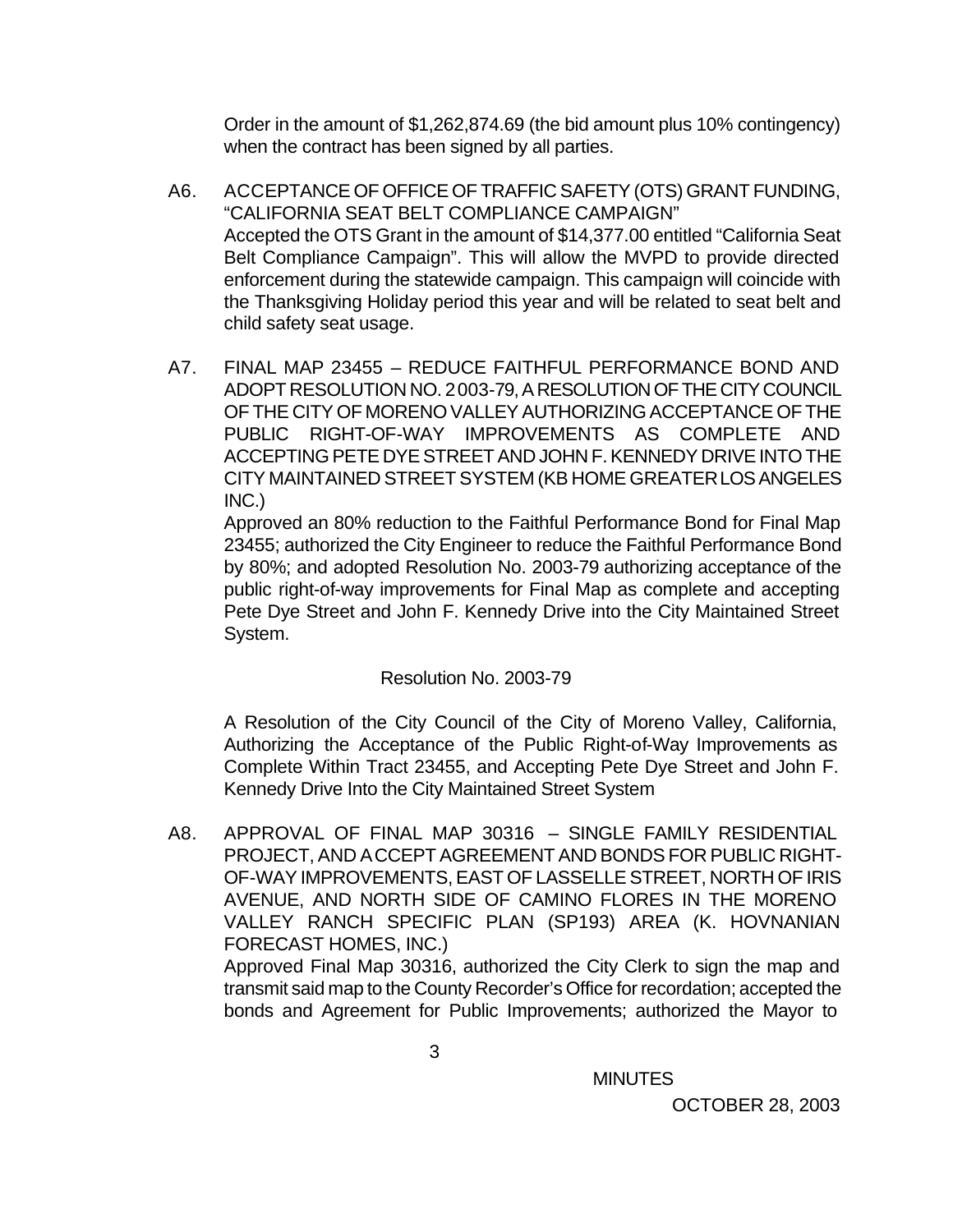execute the agreement; and directed the City Clerk to forward the signed agreement to the County Recorder's Office for recordation.

- A9. APPROVAL OF PARCEL MAP 31234 NORTHWEST CORNER OF PERRIS BOULEVARD AND IRIS AVENUE (SUBDIVIDER - HOME DEPOT U.S.A., INC, ORANGE, CA 92868) Approved Parcel Map 31234, authorized the City Clerk to sign the map, and transmit said map to the County Recorder's Office for recordation.
- A11. RESOLUTION FOR THE ABATEMENT OF PUBLIC NUISANCES Adopted Resolution No. 2003-80 of the City of Moreno Valley, California, confirming assessments on certain real properties as outlined in the Property Assessment List for the abatement of nuisances.

#### Resolution No. 2003-80

A Resolution of the City Council of the City of Moreno Valley, California, Confirming Statements of Costs Against Real Property Located in the City of Moreno Valley, for Abatements of Public Nuisances and Direction that Said Statements of Costs Constitute a Lien upon Said Properties

A12. PALM DESERT DEVELOPMENT COMPANY (PDDC) HEACOCK COTTONWOOD II, LP (COTTONWOOD PLACE PHASE II) OWNER PARTICIPATION AGREEMENT Adopted Resolution No. 2003-81 Approving the Owner Participation Agreement (OPA) between The Community Redevelopment Agency (Agency) and Heacock Cottonwood Limited Partnership II (Participant); and Intercreditor Agreement.

#### Resolution No. 2003-81

A Resolution of the City Council of the City of Moreno Valley, California, Approving an Owner Participation Agreement Between the Community Redevelopment Agency of the City of Moreno Valley and Heacock Cottonwood Limited Partnership II, and Making Findings in Connection Therewith

### **B. CONSENT CALENDAR** - **COMMUNITY SERVICES DISTRICT**

 MINUTES OCTOBER 28, 2003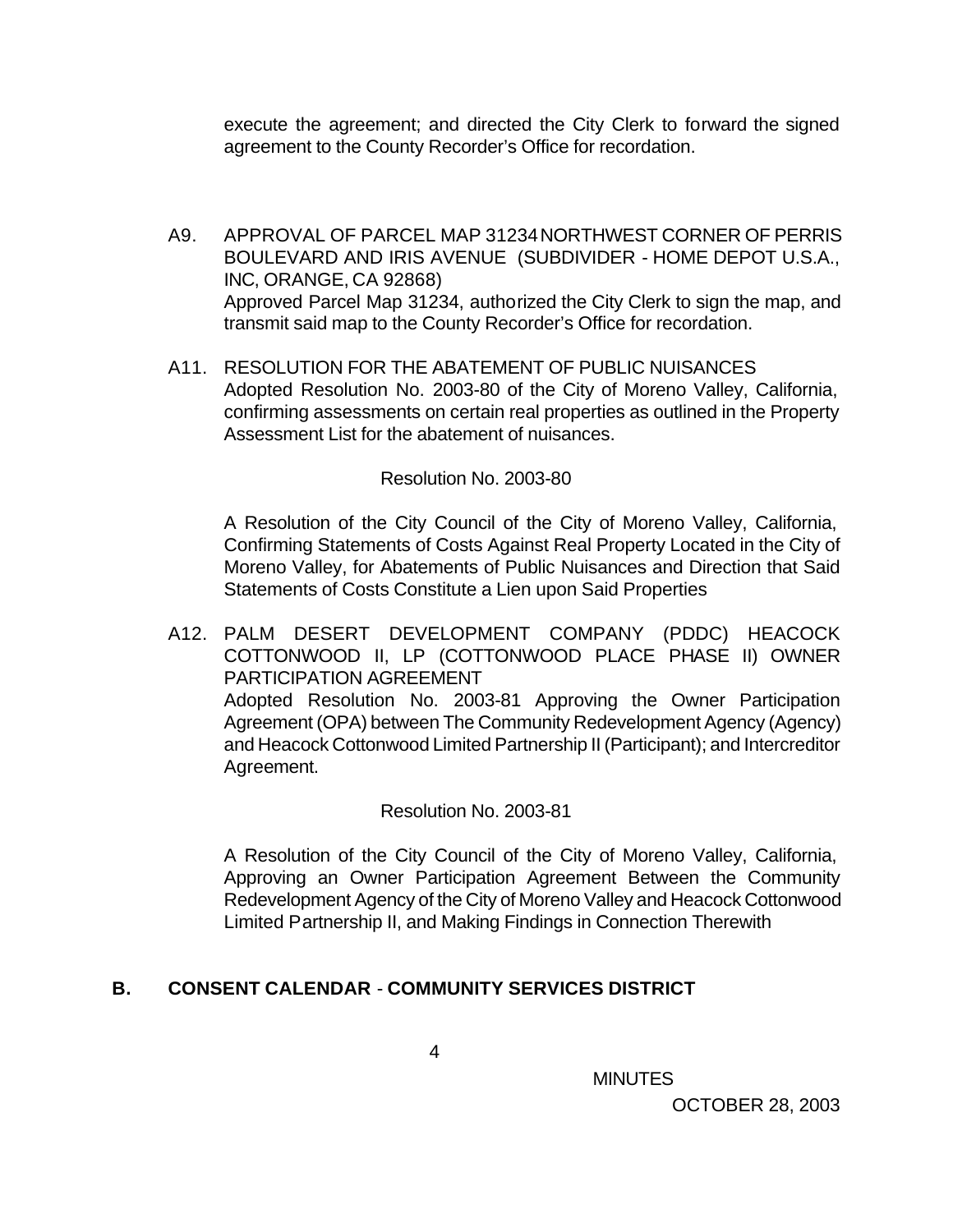- B1. ORDINANCES FIRST READING BY TITLE ONLY Waived reading of all Ordinance Introductions and read by title only.
- B2. MINUTES SPECIAL MEETING/CLOSED SESSION OF OCTOBER 7, 2003 Approved as submitted.
- B3. MINUTES REGULAR MEETING OF OCTOBER 14, 2003 Approved as submitted.
- B4. APPROVAL OF TENANT AGREEMENT WITH MORENO VALLEY CULTURAL ARTS FOUNDATION FOR USE OF SPACE AT THE PARK EL MORENO RECREATION CENTER, 13671 FREDERICK STREET Approved the execution of the Tenant Agreement between the Community Services District (CSD) and Moreno Valley Cultural Arts Foundation (MVCAF) for the use of building space at the Park El Moreno Recreation Center, located at 13671 Frederick Street, Moreno Valley, the term of the agreement is twelve months with an option to renew for additional three (3) twelve-month terms. Authorized the City Manager to execute agreement as well as the annual renewals.

## **C. CONSENT CALENDAR** - **COMMUNITY REDEVELOPMENT AGENCY**

- C1. ORDINANCES FIRST READING BY TITLE ONLY Waived reading of all Ordinance Introductions and read by title only.
- C2. MINUTES SPECIAL MEETING/CLOSED SESSION OF OCTOBER 7, 2003 Approved as submitted.
- C3. MINUTES REGULAR MEETING OF OCTOBER 14, 2003 Approved as submitted.
- C4. PALM DESERT DEVELOPMENT COMPANY (PDDC) HEACOCK COTTONWOOD II, LP (COTTONWOOD PLACE PHASE II) OWNER PARTICIPATION AGREEMENT Adopted Resolution No. RDA 2003-05 approving the Owner Participation Agreement (OPA) between the Community Redevelopment Agency (Agency) and Heacock Cottonwood Limited Partnership II (Participant); and Intercreditor Agreement.

Resolution No. RDA 2003-05

 $\sim$  5

**MINUTES**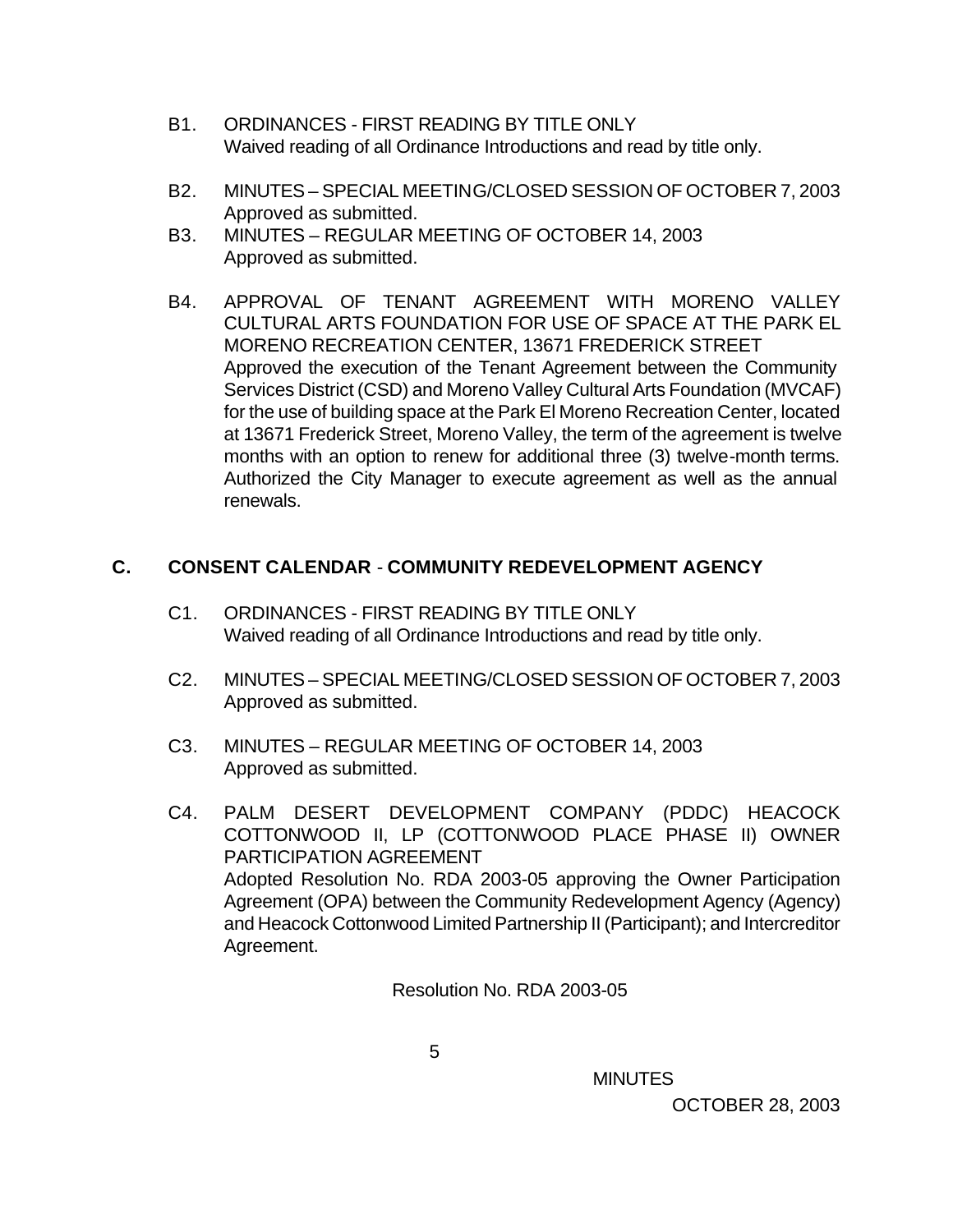A Resolution of the Redevelopment Agency of the City of Moreno Valley, California, Approving an Owner Participation Agreement Between the Community Redevelopment Agency of the City of Moreno Valley and Heacock Cottonwood Limited Partnership II, and Making Findings in Connection **Therewith** 

### **D. PUBLIC HEARINGS**

D1. A PUBLIC HEARING REGARDING THE APPLICANT'S REQUEST TO CONSIDER REVISED PROPOSALS FOR PA03-0023 (PLOT PLAN) AND P02-058 (SPECIFIC PLAN AMENDMENT), INCLUDING A CHANGE IN LAND USE FROM C (COMMERCIAL) TO H (HIGH DENSITY RESIDENTIAL), A MODIFICATION TO EXISTING PARKING STANDARDS FOR TWO BEDROOM UNITS, AND A PROPOSED 176-UNIT APARTMENT COMPLEX FOR THE SOUTHEAST CORNER OF JOHN F. KENNEDY DRIVE AND MORENO BEACH DRIVE (PLANNING AREA 60) AND THE RECONSIDERATION OF PA03-0022 (PLOT PLAN) AND P02-058 (SPECIFIC PLAN AMENDMENT), A CHANGE IN LAND USE DESIGNATION FROM C (COMMERCIAL) TO H (HIGH DENSITY RESIDENTIAL), A MODIFICATION OF PARKING STANDARDS FOR TWO BEDROOM UNITS AND A PROPOSED 176-UNIT APARTMENT COMPLEX FOR THE SOUTHWEST CORNER OF IRIS AVENUE AND VIA DEL LAGO (PLANNING AREA 54) WITHIN THE MORENO VALLEY RANCH SPECIFIC PLAN (SP NO. 193), AS SUBMITTED BY ALLIANCE RESIDENTIAL INC.

Mayor Pro Tem West made a motion, seconded by Councilmember White to continue the item to a Special Council Meeting to be held on November 4, 2003 at 6:30 p.m. Motion carried 3-0-2, Mayor Batey and Councilmember Stewart absent. Roll call vote.

D2. PUBLIC HEARING FOR FISCAL YEAR 2003 LOCAL LAW ENFORCEMENT BLOCK GRANT (LLEBG) PROGRAM FUNDING ALLOCATION

Mayor Pro Tem West opened the public testimony portion of the public hearing; there being none, public testimony was closed.

Councilmember Flickinger made a motion, seconded by Mayor Pro Tem West to adopt the proposed use of the Local Law Enforcement Block Grant Program funding, accept the Local Law Enforcement Block Grant Program funding in the amount of \$189,185 (Total Program amount \$210,206; with City's 10% match) from the U.S. Department of Justice, Bureau of Justice Assistance, and;

**MINUTES**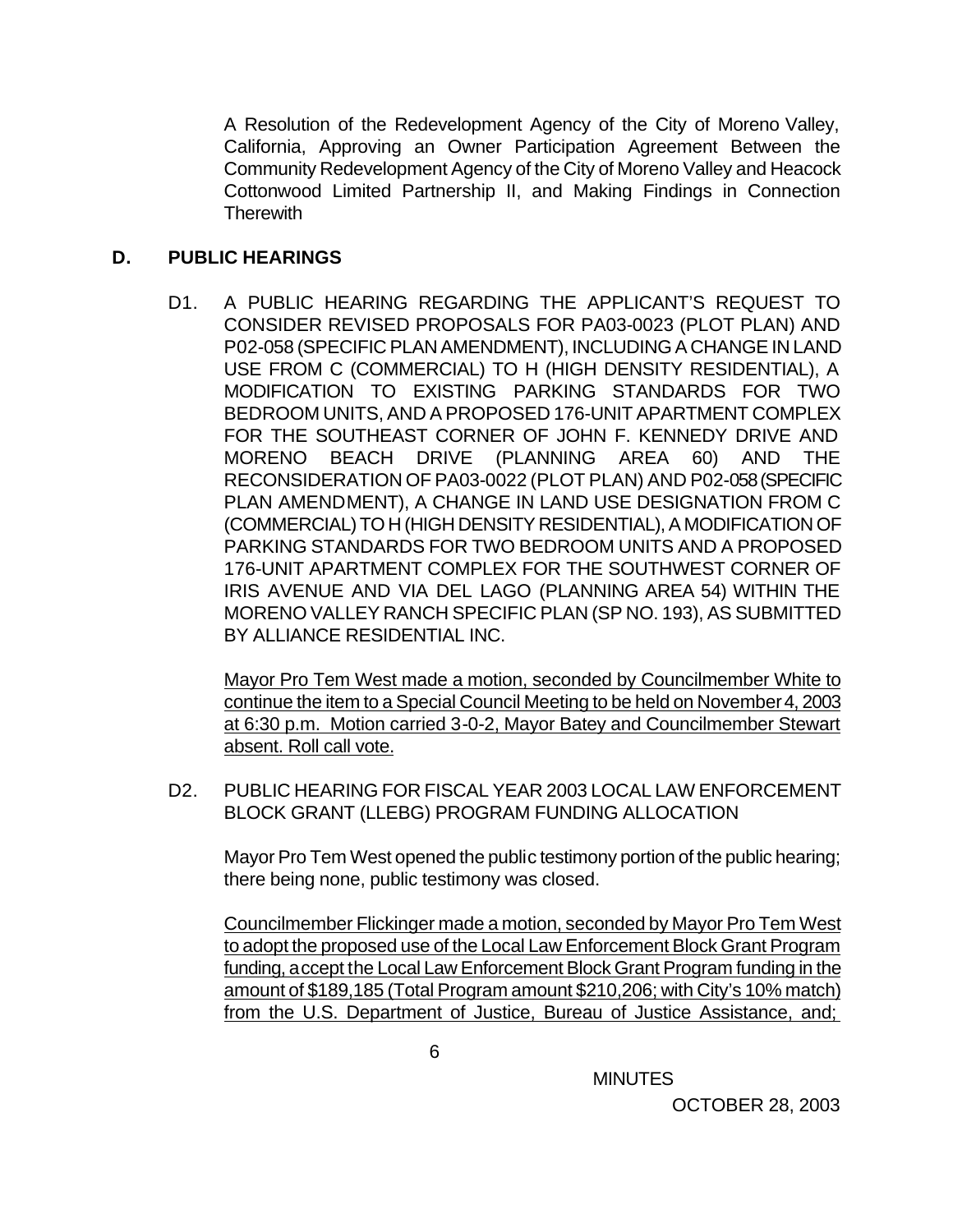authorize a budget appropriation adjustment in the amount of \$21,021 from the General Fund account 62210.6291.295 to 255.62567 (Transfers to Fund 255) in order to satisfy the 10% matching requirement. Motion carried 3-0-2, Mayor Batey and Councilmember Stewart absent. Roll call vote.

D3. A PUBLIC HEARING TO CONSIDER APPLICATION NOS. PA02-0021 AND P03-023. PA02-0021 IS AN AMENDMENT TO THE MORENO VALLEY RANCH SPECIFIC PLAN AND THE OFFICIAL ZONING ATLAS THAT WOULD CHANGE THE ZONING FOR THE SOUTHEAST CORNER OF IRIS AVENUE AND LASSELLE STREET FROM COMMERCIAL (10.5 ACRES), PARK (5 ACRES) AND HIGH DENSITY RESIDENTIAL (17-20 DWELLINGS PER ACRE ON 14.1 ACRES). PA02-0021 WOULD ALSO CHANGE THE ZONING FOR THE 5.7 ACRES AT THE SOUTHWEST CORNER OF IRIS AVENUE AND LASSELLE STREET FROM COMMERCIAL TO MEDIUM-LOW DENSITY RESIDENTIAL (4-8 DWELLINGS PER ACRE). IN ADDITION, PA02-0021 WOULD MODIFY THE PARKING AND BUILDING SEPARATION REQUIREMENTS FOR THE MEDIUM HIGH DENSITY RESIDENTIAL AND HIGH DENSITY RESIDENTIAL ZONES AND AMEND THE DESIGN MANUAL TO COINCIDE WITH THE PROPOSED ZONE CHANGES. P03-023 IS AN AMENDMENT TO THE MORENO VALLEY RANCH SECOND AMENDED DEVELOPMENT AGREEMENT TO ALLOW PAYMENT OF PARK FEES IN LIEU OF DEDICATION OF PLANNING AREA 28 FOR PARK PURPOSES. P03-023 WOULD REQUIRE IN-LIEU FEE PAYMENTS PRIOR TO DEVELOPMENT OF THE SITES OF THE PROPOSED ZONE CHANGES AS WELL AS THE NORTHEAST CORNER OF KRAMERIA AVENUE AND LASSELLE STREET.

Mayor Pro Tem West opened the public testimony portion of the public hearing. Public testimony was received from Norman Epps and Pete Bleckert.

Councilmember Flickinger made a motion, seconded by Councilmember White to adopt a Negative Declaration for Application Nos. PA02-0021 and PO03- 023; and introduce City Council Ordinance No. 640, based on the findings contained in the Ordinance, thereby approving: (1) Moreno Valley Ranch Specific Plan Amendment No. 12; (2) Amendment of the Official Zoning Atlas; and (3) Amendment to the Moreno Valley Ranch Second Amended Development Agreement between the City of Moreno Valley and Empire Land, LLC. (roll call required). Motion carried 3-0-2, Mayor Batey and Councilmember Stewart absent. Roll call vote.

Ordinance No. 640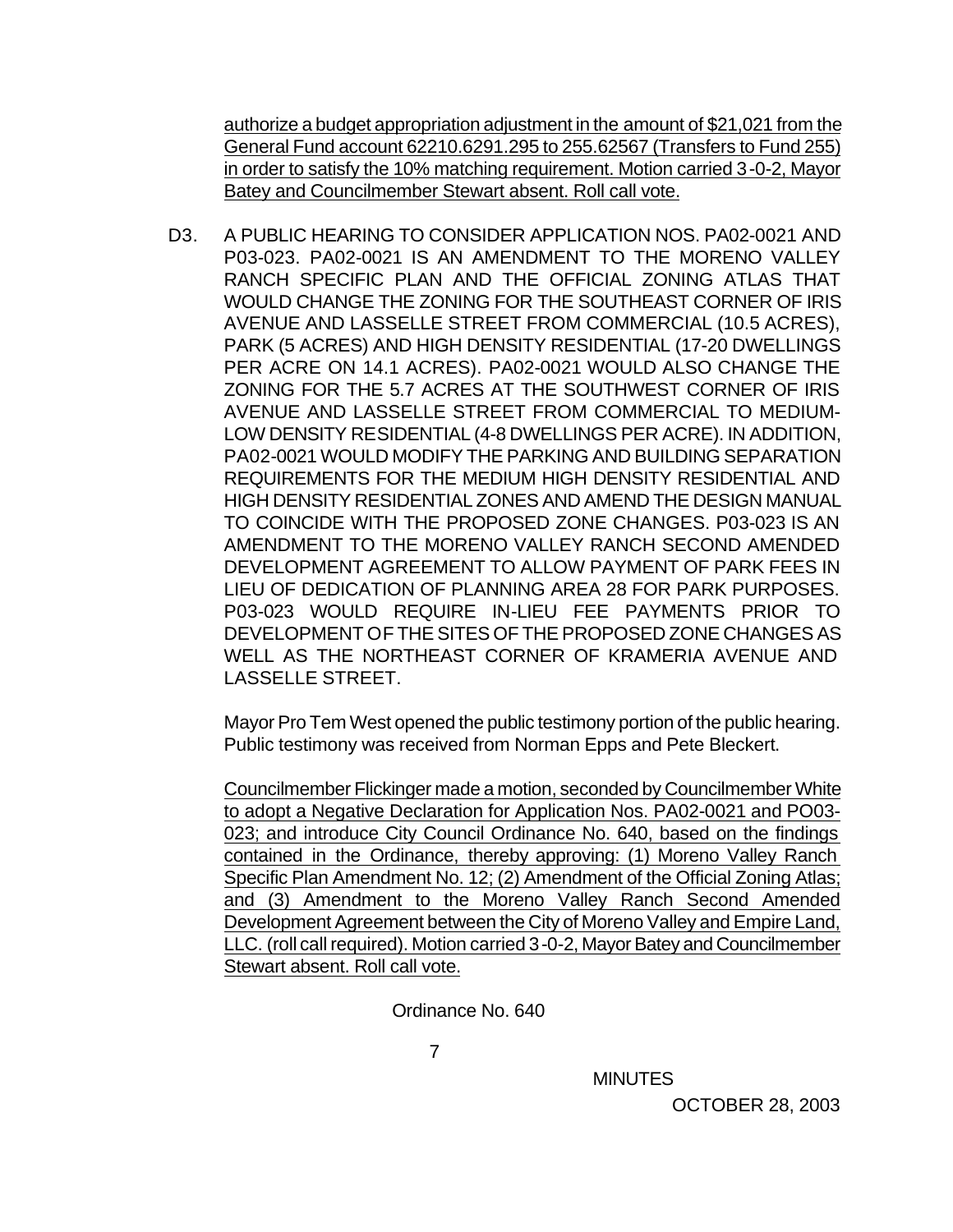An Ordinance of the City Council of the City of Moreno Valley, California, (1) Amending the Moreno Valley Specific Plan (Amendment No. 12) by Changing the Zoning Designations for Planning Areas 28, 29, 30, 31 and 32 (Generally Located at the Southeast and Southwest Corners of Iris Avenue and Lasselle Street), Amending the Moreno Valley Ranch Design Manual and Official Zoning Atlas in Accordance with Said Zone Changes and Amending Certain Parking and Building Separation Standards; and (2) Amending the Moreno Valley Ranch Second Amendment Development Agreement to Allow Payment of Fees In-Lieu of Dedication of Planning Area 28 Prior to Development of Planning Areas 28, 29, 30, 31, 32, 21 and 21A (21 and 21A are Generally Located at the Northeast Corner of Lasselle Street and Krameria Avenue)

## **E. ITEMS REMOVED FROM CONSENT CALENDARS FOR DISCUSSION OR SEPARATE ACTION**

A10. ENGAGEMENT LETTER FOR LEGAL SERVICES WITH LATHAM AND WATKINS, LLP TO REVIEW DRAFT MAINTENANCE AGREEMENT FOR STORM WATER MANAGEMENT SERVICES

Mayor Pro Tem West opened the agenda item for public comments; there being none, public comments were closed.

Councilmember White made a motion, seconded by Councilmember Flickinger to approve the Engagement Letter for the Western Pacific matter as reviewed by the City Attorney; and authorize the Mayor to execute the Approval of Engagement, as amended, contingent upon the removal of the obligation for binding arbitration. Motion carried 4-0-1, Mayor Batey absent. Roll call vote.

### **F. REPORTS**

F1. REPORT TO CONSIDER PUBLIC COMMENTS REGARDING MAIL BALLOT PROCEEDINGS FOR TENTATIVE TRACTS 30319 AND 30233 (AND ALL AFFECTED PHASES) FOR APPROVAL OF THE NATIONAL POLLUTANT DISCHARGE ELIMINATION SYSTEM (NPDES) REGULATORY RATE SCHEDULE - NORTHWEST CORNER OF IRIS AVENUE AND LASSELLE **STREET** 

Mayor Pro Tem West opened the agenda item for public comments; there being none, public comments were closed.

**MINUTES**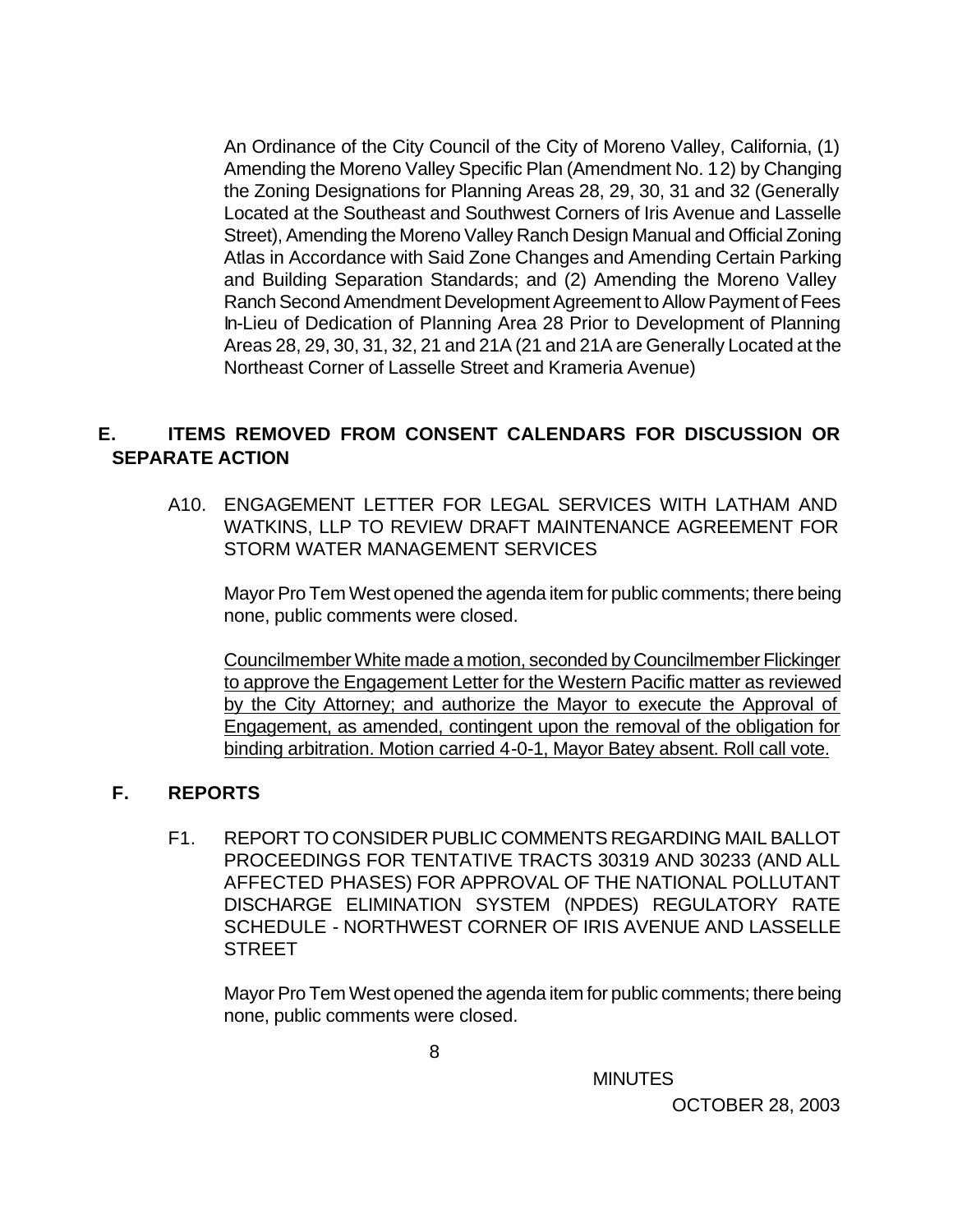Mayor Pro Tem West made a motion, seconded by Councilmember Stewart to receive and file. Motion carried unanimously.

F2. IMPACT OF PROPOSED UTILITY USER'S TAX REPEAL BALLOT **MEASURE** Mayor Pro Tem West opened the agenda item for public comments, which were received from Pete Bleckert.

Councilmember White made a motion, seconded by Councilmember Flickinger to receive and file. Motion carried unanimously.

F3. INITIATIVE MEASURE TO REPEAL THE CITY'S UTILITY USER'S TAX

Mayor Pro Tem West opened the agenda item for public comments, which were received from Ray Hosman and Pete Bleckert

Councilmember Stewart made a motion, seconded by Councilmember White to order proposed ordinance to be submitted to the voters at the November 2, 2004 election; adopt Resolution No. 2003-74, ordering the submission of the initiative measure to repeal the City's utility user's tax to the qualified electors; adopt Resolution No. 2003-75, directing the City Attorney to prepare an Impartial Analysis regarding said initiative measure; and adopt Resolution No. 2003-76, providing for the filing of Rebuttal Arguments for said initiative measure. Motion carried 4-0-1, Mayor Batey absent. Roll call vote.

Resolution No. 2003-74

A Resolution of the City Council of the City of Moreno Valley, California, Ordering the Submission to the Qualified Electors of the City of Moreno Valley an Initiative Measure to Repeal the City's Utility User's Tax at the General Municipal Election to be Held on Tuesday, November 2, 2004

Resolution No. 2003-75

 A Resolution of the City Council of the City of Moreno Valley, California, Directing the City Attorney to Prepare an Impartial Analysis Regarding the Measure Relating to the City's Utility Users Tax

Resolution No. 2003-76

A Resolution of the City Council of the City of Moreno Valley, California,

**MINUTES**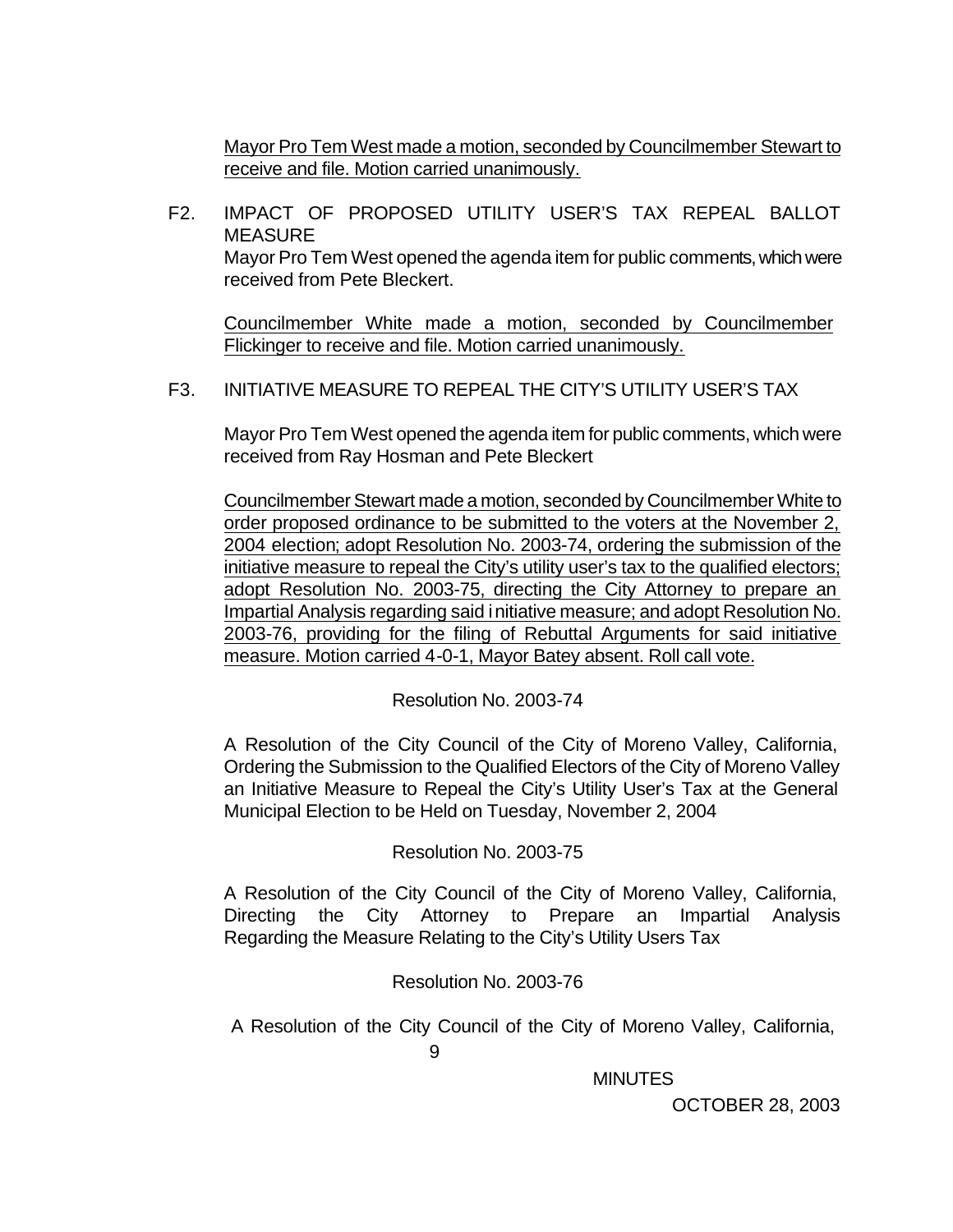Providing for the Filing of Rebuttal Arguments for Initiative Measures Submitted at Municipal Elections

F4. APPOINTMENTS TO THE LIBRARY ADVISORY BOARD, CULTURAL PRESERVATION ADVISORY COMMITTEE, AND CITIZENS ADVISORY COMMITTEE ON RECREATIONAL TRAILS

Mayor Pro Tem West opened the agenda item for public comments; there being none, public comments were closed.

Councilmember Flickinger made a motion, seconded by Councilmember Stewart to appoint Ethel Rizzo to the Library Advisory Board (term expires 6/30/04); Richard Dozier to the Cultural Preservation Advisory Committee (term expires 6/3/05); and Arthur Dassow to the Citizen's Advisory Committee on Recreational Trails (term expires 6/30/04). Motion carried 4-0-1, Mayor Batey absent. Roll call vote.

F5. ORDINANCE AMENDING TITLE 1 OF THE CITY OF MORENO VALLEY MUNICIPAL CODE REGARDING CIVIL CITATIONS

Mayor Pro Tem West opened the agenda item for public comments; there being none, public comments were closed.

Councilmember White made a motion, seconded by Councilmember Flickinger to Introduce Ordinance No. 639. Motion carried 4-0-1, Mayor Batey absent. Roll call vote.

### Ordinance No. 639

An Ordinance of the City Council of the City of Moreno Valley Amending Title 1 of the City of Moreno Valley Municipal Code, by Adding a New Chapter 1.10, Relating to Civil Citations

F6. CANYON CROSSINGS MEMORANDUM OF UNDERSTANDING BETWEEN THE CITIES OF RIVERSIDE AND MORENO VALLEY

Mayor Pro Tem West opened the agenda item for public comments, which were received from Norman Epps.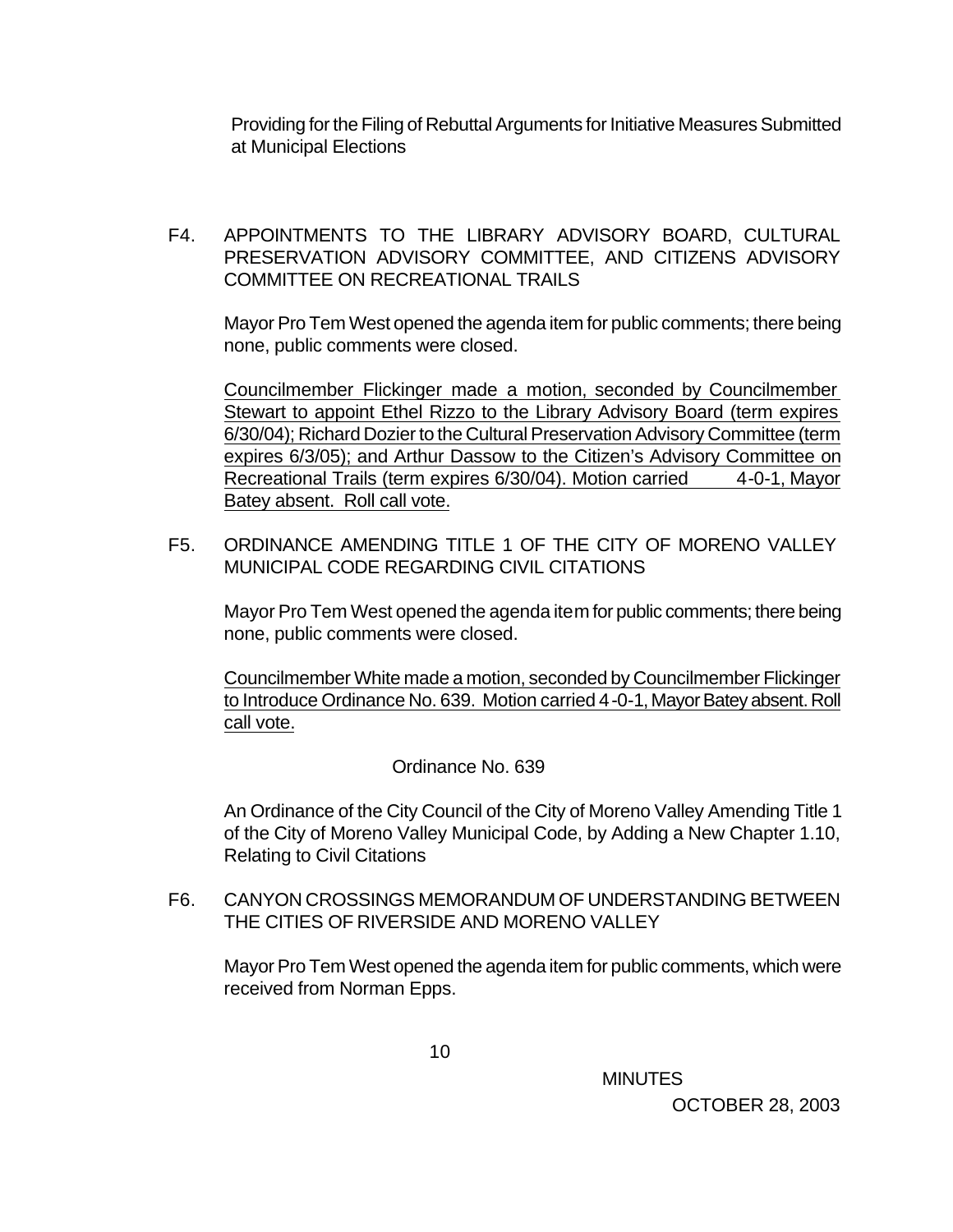Councilmember Stewart made a motion, seconded by Councilmember White to approve the MOU between the Cities of Riverside and Moreno Valley concerning the Canyon Crossings project and authorize the Mayor to sign the MOU. Motion carried 4-0-1, Mayor Batey absent. Roll call vote.

F7. INTRODUCTION OF ORDINANCE NO. 635 AND CSD ORDINANCE NO. 42 REPEALING AND REENACTING CHAPTER 11.40 OF TITLE 11 OF THE MORENO VALLEY MUNICIPAL CODE RELATING TO THE USE OF PARKS AND RECREATION FACILITIES (CONTINUED FROM SEPTEMBER 9, 2003)

Mayor Pro Tem West opened the agenda item for public comments; there being none, public comments were closed.

Councilmember Stewart made a motion, seconded by Councilmember Flickinger to continue the item regarding the Use of Parks and Recreation Facilities to November 25, 2003, to allow the issues to be addressed. Motion carried 4-0-1, Mayor Batey absent. Roll call vote.

F8. JOINT RESOLUTION WITH THE CITY OF RIVERSIDE - ECONOMIC DEVELOPMENT

Mayor Pro Tem West opened the agenda item for public comments, which were received from Daryl Terrell, Norman Epps and Tom Jerele, Sr.

Councilmember Flickinger made a motion, seconded by Councilmember White to adopt Resolution No. 2003-84, a joint resolution with the City of Riverside supporting economic development cooperation, contingent upon Riverside agreeing to amend to correct the language reading "excessive" and "extraordinary". Motion carried 4-0-1, Mayor Batey absent. Roll call vote.

Resolution No. 2003-84

A Joint Resolution of the City Council of the City of Moreno Valley and the City Council of the City of Riverside, supporting Economic Development **Cooperation** 

F9. LEGISLATIVE UPDATE

Mayor Pro Tem West opened the agenda item for public comments; there being none, public comments were closed.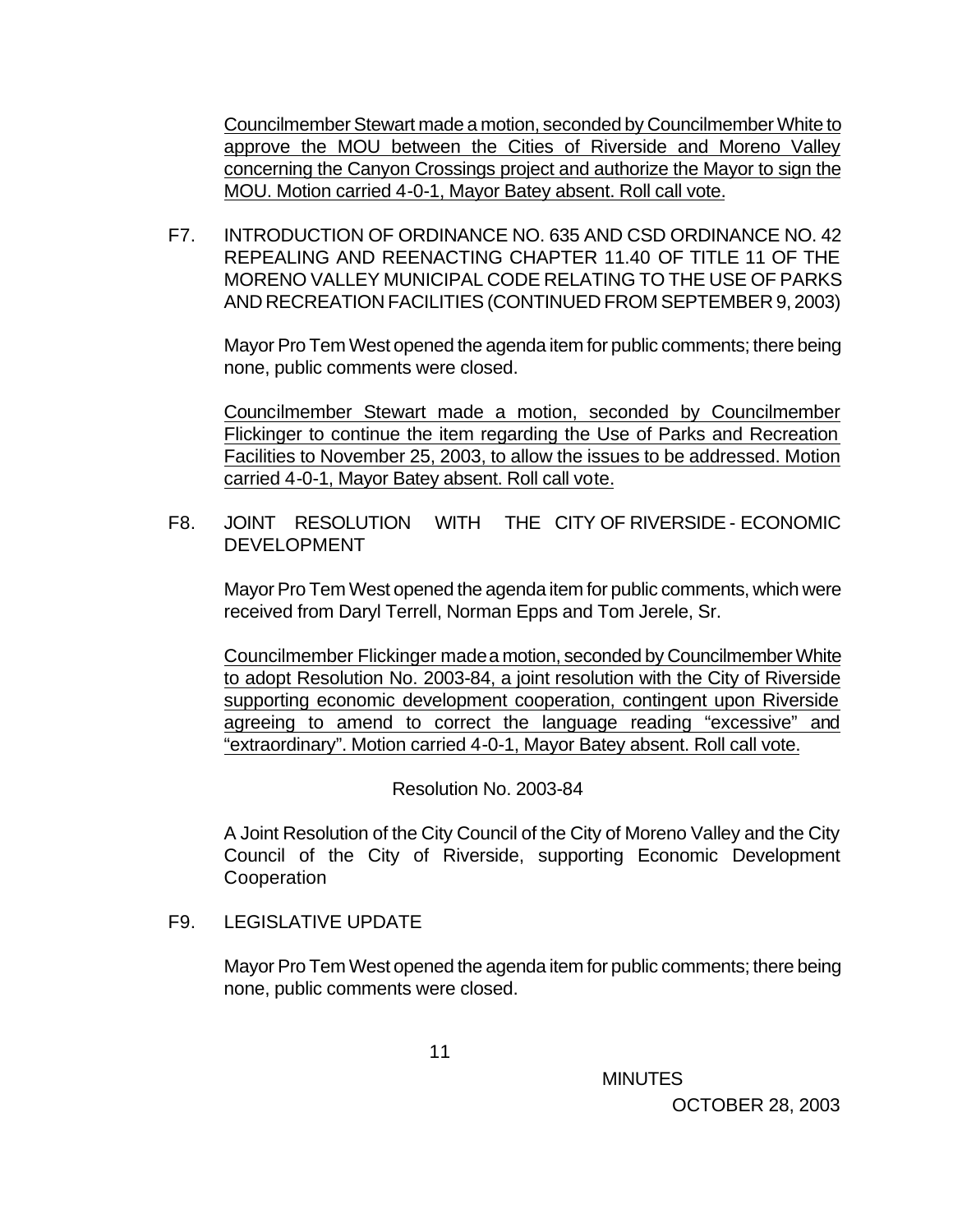Councilmember White made a motion, seconded by Councilmember Stewart to receive, file and ratify the Legislative Status Report. Motion carried 4-0-1, Mayor Batey absent. Roll call vote.

F10. CITY MANAGER'S REPORT (Informational Oral Presentation – not for Council action) - None

#### **G. LEGISLATIVE ACTIONS**

ORDINANCES - 1ST READING AND INTRODUCTION - NONE

ORDINANCES - 2ND READING AND ADOPTION - NONE

ORDINANCES - URGENCY ORDINANCES – NONE

RESOLUTIONS – NONE

PUBLIC COMMENTS **ON ANY SUBJECT NOT ON THE AGENDA** UNDER THE JURISDICTION OF THE CITY COUNCIL ARE AS FOLLOWS:

W.J. McKinley – 13069 Pan Am Boulevard

1) Speed humps needed on Pan Am Boulevard

Daryl Terrell – Address matter of record

1) Supports small businesses

#### Pete Bleckert – Address matter of record

- 1) Voting habits
- 2) Municipal utility
- 3) Palm trees on Sunnymead Blvd.

#### Ray Hosman – Address matter of record

- 1) Debt service
- 2) Future City Hall and Council Chamber

### Tom Jerele, Sr. – 24895 Sunnymead Blvd., #133

- 1) Dealings with Riverside
- 2) Directly-elected Mayor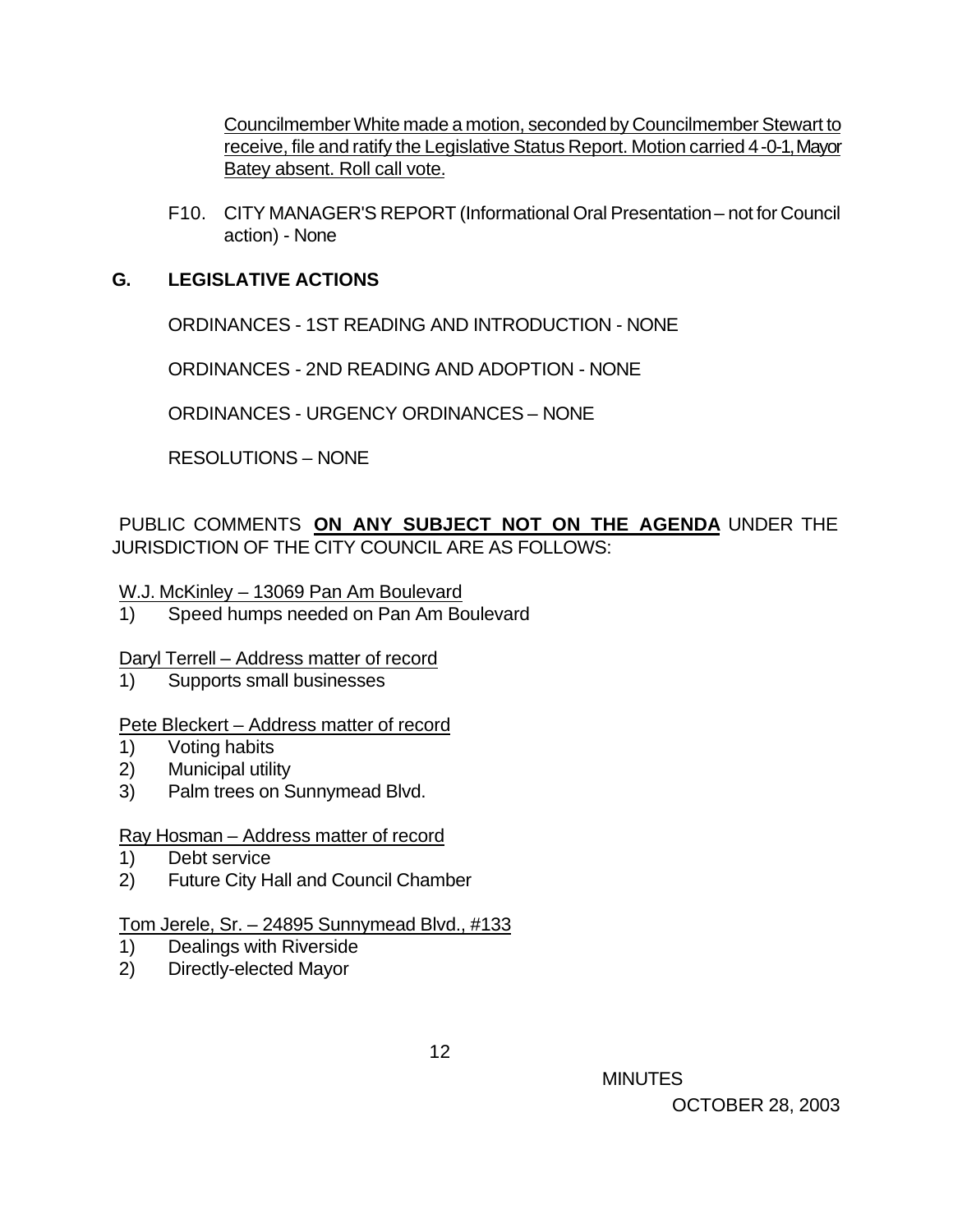## **CLOSING COMMENTS AND/OR REPORTS OF THE CITY COUNCIL, COMMUNITY SERVICES DISTRICT, OR COMMUNITY REDEVELOPMENT AGENCY**

## Councilmember Flickinger

- 1) Stated Mr. McKinley can attend the Traffic Safety Advisory Committee and voice concerns about necessity for speed humps on his street – asked Chief DiYorio to address the issue
- 2) Announced there is currently a speed hump pilot program in the City
- 3) Debt Service figures were presented in 1996 the City Manager will bring those figures back to the public at a Council Meeting or Study Session
- 4) Proposed Civic Center will only be built if a need is demonstrated in the future
- 5) Moreno Valley firefighters have been assisting crews battling the firestorm Moreno Valley fire stations are fully manned with backfill from other CDF stations
- 6) Moreno Valley Police Department is also assisting with the command post but PD is still fully-staffed
- 7) Shadow Mountain Park and Equestrian Center have been utilized for helicopter base and animal evacuation purposes
- 8) Announced the number for the Red Cross is 1-800-HELPNOW for those who wish to help and the Salvation Army in San Bernardino is accepting donations at 746 W.  $5^{\text{th}}$  St.
- 9) Attended the Rededication of Rancho Verde High School

## Councilmember Stewart

- 1) Stated when a development is approved the School District must sign off on a Certificate of Compliance form stating if funding will be necessary to build additional schools – the money must be available before a school is built
- 2) City does "future planning" to assess future growth needs for city facilities
- 3) Challenged those citizens who state the city has a "hidden pot of money" to show it to him

Mayor Pro Tem West – No comments

### Councilmember White – No comments

Mayor Batey - absent

# **CLOSED SESSION – None – Matter held in open session and concluded**

# **ADJOURNMENT**